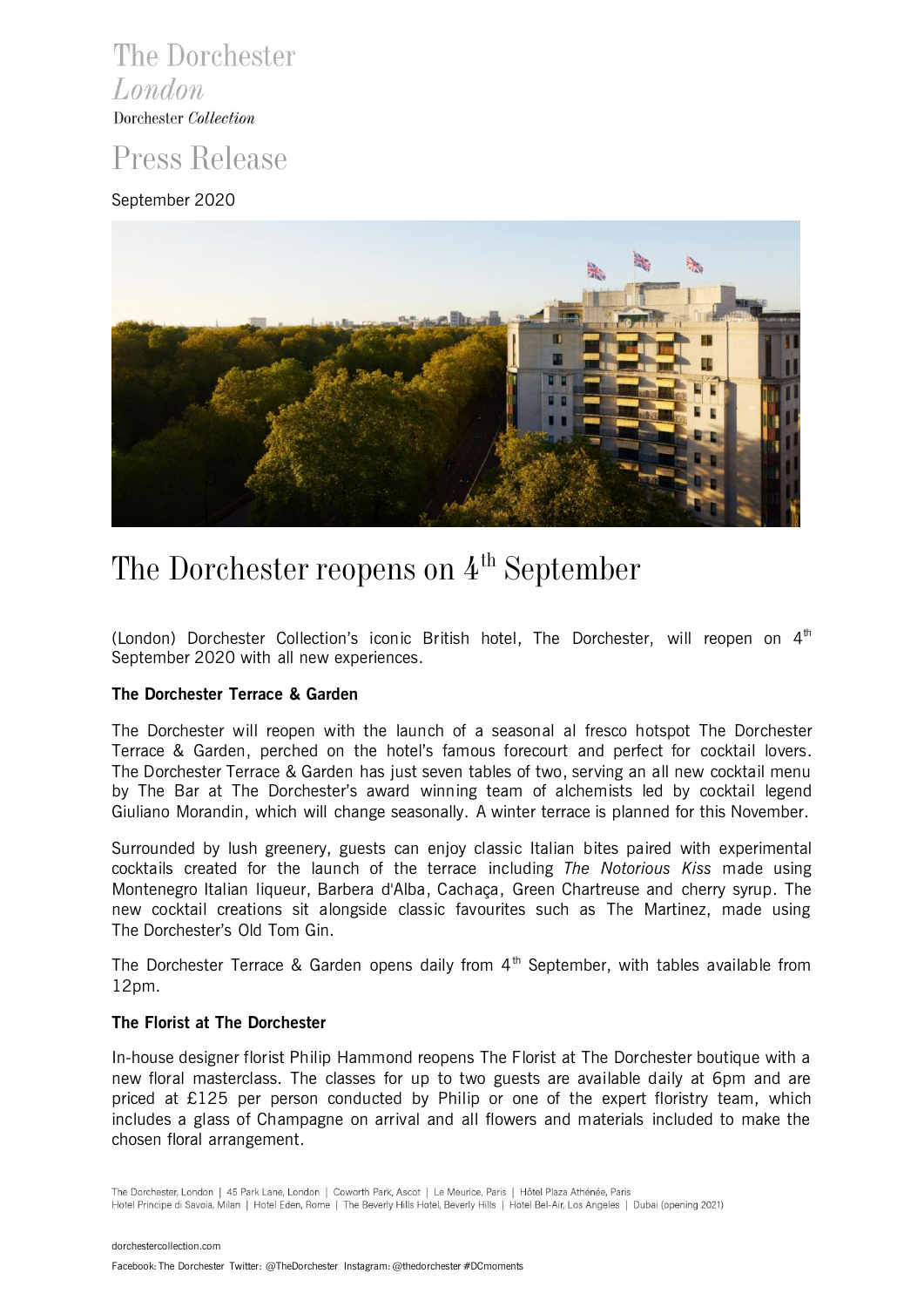## The Dorchester London

Dorchester Collection

As part of the class guests will have the opportunity to learn how to make a beautiful floral arrangement to take home, receiving hints and tips along the way as well as some trade secrets. There will be three classes available, from seasonal hand tied bouquets to traditional table arrangements. From November, Philip and the team will be conducting Christmas themed masterclasses including The Dorchester Wreath Masterclass.

From October, The Florist will launch nationwide delivery of The Dorchester Rose. Delivered in special protective packaging, The Dorchester Rose bouquet is priced at £60 for 12 stems, including delivery, and comes complete with Philip's tips on arranging the flowers at home.

The Florist at The Dorchester boutique opens daily from 10am until 6pm from  $4<sup>th</sup>$  September, where guests will be able to explore beautiful bouquets, a unique range of plants, candles and a selection of hand crafted gifts.

## **World-class cuisine at The Dorchester**

Ahead of reopening The Dorchester has announced that Mario Perera will take on the highly coveted role of executive chef. Mario first joined The Dorchester over 18 years ago and has risen through the culinary ranks, and follows an esteemed alumni of great executive chefs including; Jean Baptiste Virlogeux who launched the hotel's Chef's Table in the 1940s, Eugene Kaufler, Anton Mosimann, Willi Elsener, and Henry Brosi who held the position for over 20 years. In his new role as executive chef, Mario will assume responsibility for overseeing the brigade of more than 100 chefs within The Dorchester's six kitchens serving; The Grill, The Promenade, The Bar, Private Dining & Events, in-room dining and The Spatisserie at The Dorchester Spa.

Culinary institution The Grill at The Dorchester reopens with all new dishes including mackerel with late summer tomatoes, basil and tomato essence, as well as new puddings such as banana soft-serve with crispy walnuts, caramel and lockdown banana bread. Head chef Tom Booton's famed Lobster Thermidor tart remains centre stage, with a 'Thermidor Thursday' where guests can indulge in this modern twist of the classic dish at £35 per person on Thursdays. As autumn arrives, The Grill at The Dorchester is *the* place to be for an indulgent three course Sunday Lunch. Guests can enjoy specially created Sunday savory cocktails on arrival at the restaurant.

Following the sellout success of The Dorchester at Home afternoon tea delivery, the series will continue from 9<sup>th</sup> September with a new delivery and collection service of Make-It-Yourself boxes from The Grill. The MIY deliveries include all the ingredients to create dishes such as the Beef Wellington or Lobster Thermidor tart. All deliveries will come accompanied with recipe cards created by the chefs from the hotel, with guidance on how to create the perfect dining experience at home.

Available on Wednesdays at The Grill, the restaurant will be extending the government's Eat Out To Help Out scheme by offering a 50% discount on food and non-alcoholic drinks up to £10 per person.

Awarded 3 Michelin stars, Alain Ducasse at The Dorchester reopens  $10<sup>th</sup>$  September offering unrivalled contemporary French cuisine and impeccable service. A modern, light and elegantly informal setting complements the restaurant's forward-thinking approach to haute cuisine.

Famed Cantonese restaurant China Tang at The Dorchester reopened on  $9<sup>th</sup>$  July, serving a selection of deeply comforting Chinese favourites with style and flair. As part of the new restaurant offering, a Collect and Deliver service allows guests to enjoy all of their favourite China Tang dishes at home.

The Dorchester, London | 45 Park Lane, London | Coworth Park, Ascot | Le Meurice, Paris | Hôtel Plaza Athénée, Paris Hotel Principe di Savoia, Milan | Hotel Eden, Rome | The Beverly Hills Hotel, Beverly Hills | Hotel Bel-Air, Los Angeles | Dubai (opening 2021)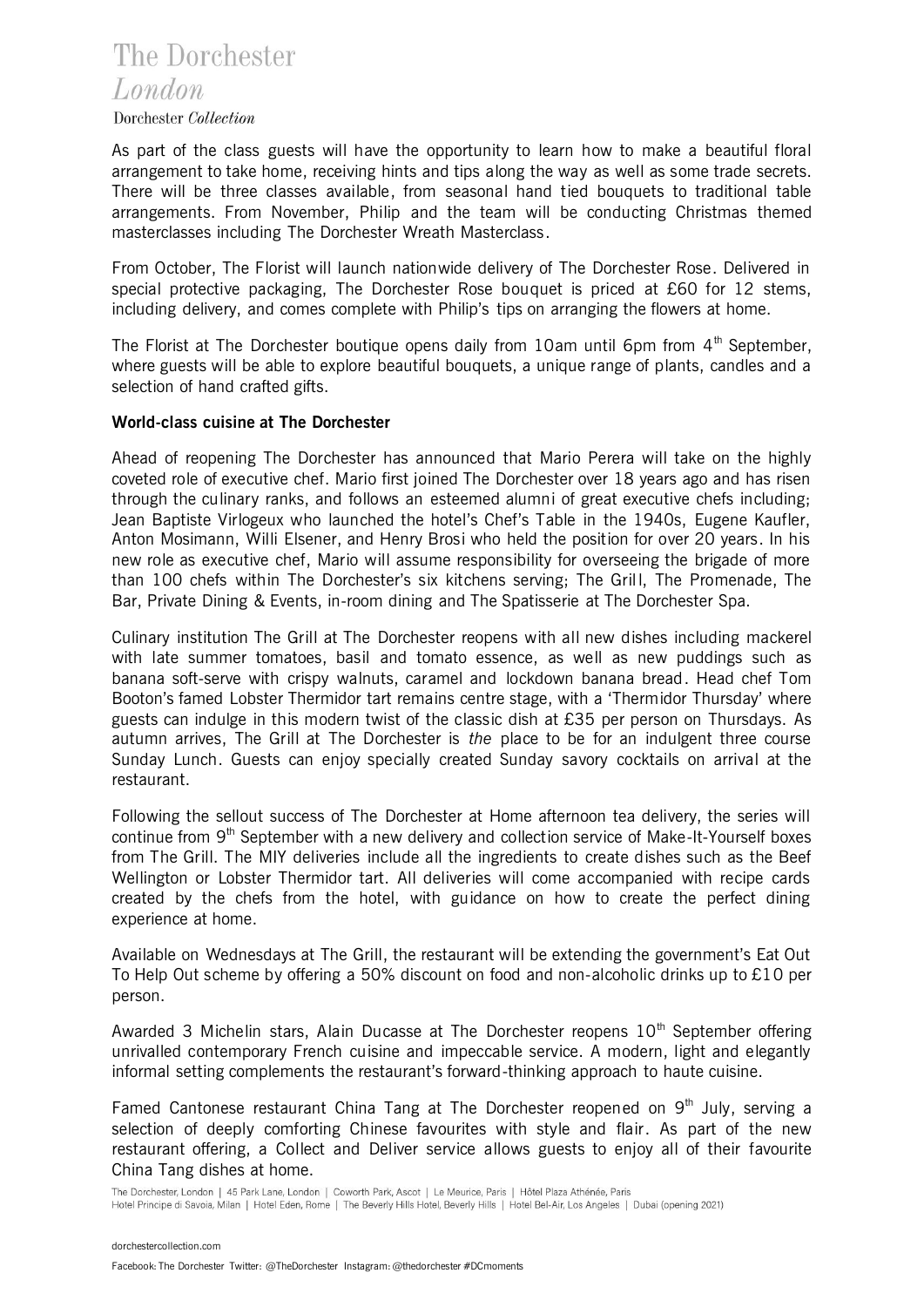## **Afternoon Tea at The Dorchester**

Since opening in 1931, The Dorchester has become world renowned for serv ing the finest afternoon tea in London from The Promenade. Executive pastry chef Daniel Texter has created an autumnal themed afternoon tea offering for the hotel reopening on  $4<sup>th</sup>$  September, which includes delicate pastries, delectable sandwiches and fluffy scones served from The Dorchester Tea Trolley. Afternoon Tea at The Dorchester is served daily from 11am to 6pm, with reservations open from  $4<sup>th</sup>$  September. Priced at £59 per person for traditional afternoon tea and £68 per person with Champagne.

## **Prepare to unwind at The Dorchester Spa**

Exuding 1930s Art Deco glamour inspired by the iconic style of the hotel, The Dorchester Spa will reopen on  $4<sup>th</sup>$  September ready to welcome guests for some long overdue pampering. A new treatment menu will include 60 minute treatments in the spa as well as specially designed Aromatherapy Associates wellbeing experience available to guest in their room or suite.

The new in-room treatments are designed to reset guest's wellbeing in the comfort of their own room with four specialist offerings each with a specific purpose. Whether it be to ensure a restful sleep with the perfect bed time routine, a de-stress treatment to relieve tension, a full recharge of mind and revival of the skin, or to restore with a Forest Therapy grounding and restorative treatment.

Revolutionary hair and beauty salon, Carol Joy London reopens at The Dorchester Spa on  $4<sup>th</sup>$ September using their own formulated products in every hair and beauty service they provide, each containing clinically proven, active ingredients such as Pure Collagen and Golden Millet Oil.

### **Ready to welcome you**

A new 'Ultimate Staycation' package includes accommodation, breakfast for two, complimentary early check-in and late check-out, and complimentary car parking and valet service. Every guest receives a special 'Protect Me' amenity to use throughout their stay, with everything they might need including hand sanitiser and sanitation wipes.

### ###

For additional information, please contact:

Calum Donoghue Director of Public Relations Tel: +44 (0) 20 7319 7027 [calum.donoghue@dorchestercollection.com](mailto:calum.donoghue@dorchestercollection.com)

### **Note to the Editors:**

### **The Dorchester**

An iconic British hotel, The Dorchester has been at the heart of London's Mayfair overlooking Hyde Park since 1931. Exceptional dining is available to guests in The Promenade serving world renowned afternoon tea; three Michelin star Alain Ducasse; iconic Cantonese favourite China Tang; and legendary dining room The Grill, which relaunched in November 2019. The Dorchester Spa offers indulgent pampering in a glamorous art deco setting. The hotel stays true to the classic English residential style, fusing contemporary comfort with the timeless glamour and heritage of the property. The Dorchester's ten event

The Dorchester, London | 45 Park Lane, London | Coworth Park, Ascot | Le Meurice, Paris | Hôtel Plaza Athénée, Paris Hotel Principe di Savoia, Milan | Hotel Eden, Rome | The Beverly Hills Hotel, Beverly Hills | Hotel Bel-Air, Los Angeles | Dubai (opening 2021)

[dorchestercollection.com](http://www.dorchestercollection.com/)

Facebook: The Dorchester Twitter: @TheDorchesterInstagram: @thedorchester #DCmoments